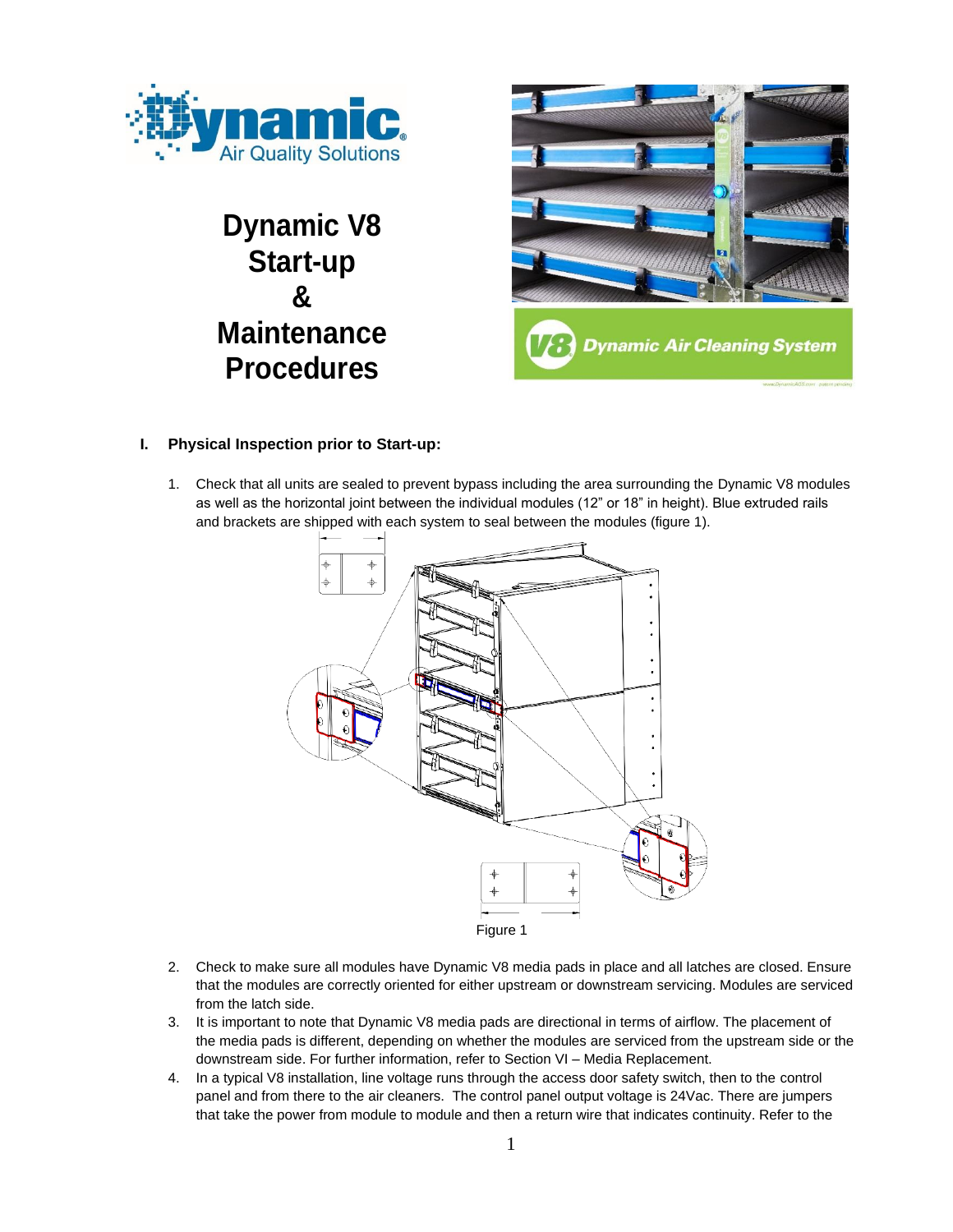wiring diagram for the job in the Dynamic V8 submittal. If the diagram is not available, contact Dynamic for job specific information.

- 5. Visually inspect all wiring.
- 6. Check to make sure the access door safety switch is installed.

#### **Note: The air cleaning system cannot be powered on if the switch is not wired to the panel. If there is no door switch installed, you must connect a jumper between terminals 3 & 4 on the control panel terminal strip.**

- 7. If a NEMA-rated outdoor enclosure is required, check to make sure all water proof connections are tight.
- 8. Make sure all the wiring harness connections to the control panel or other 24-volt power supply are correct per the wiring diagram shipped with the system and that the installation is properly grounded.
- 9. Check that the incoming line voltage to the control panel is properly fused (maximum 20-amp circuit is recommended) and that the incoming line power matches the amperage and voltage specified on the power supply.

#### **II. Differential Pressure Transmitters:**

- 1. Ensure that dip switches 4 & 5 are both set to ON and the display is reading in Inches w.g. as shown in figure 2.
- 2. Ensure that dip switch 1 is set to OFF and dip switch 2 is set to ON, so the Full-Scale Pressure Range is set to 2" w.g.
- 3. If you are wiring the pressure transmitter into a BAS panel for remote monitoring, refer to the Pressure Transmitter Operation Manual shipped with the air cleaning system for the field-selectable wiring and dip switch settings.
- 4. Zero calibrate the gauge by applying zero pressure to both the pressure ports and pressing the zero button for 3 seconds. The display will read Zero and then sequence back to the home display.



#### **III. Powering up the Air Cleaners:**

- 1. The number, size, and configuration of the control panel(s) or 24Vac source for the Dynamic V8 modules will be job specific. Refer to the wiring diagram provided with the control panel.
- 2. Turn on the main supply providing incoming power to 24-volt transformer/control panel. All LED lights should come on when powered up. On the CP-100 and CP-300 control panels the power switch will light up indicating the panel is receiving the line voltage input; the panels will have 1-3 blue LED's depending on the number of module circuits. The blue light is the air cleaner status indicator and shows that the electrical connectivity between all the modules is operating properly. If any of the LED lights are inoperable, power down the system and check the electrical connections. If the problem persists when the equipment is restarted, contact Dynamic Air Quality Solutions.
- 3. Check the output from the transformer/control panel and verify it is 24Vac minimum.
- 4. With power on and all LED lights operating, visually inspect the individual air cleaner modules from the access side and ensure the blue power indicator lights are on.
- 5. Check operation of the Magnesense Pressure Transmitter to determine the initial static pressure drop through the Dynamic system. Record the initial static pressure drop and date the unit has been placed into service. This information should be maintained in a log at the air handler and used to facilitate appropriate change-out of V8 replacement media. Check the Dynamic submittal for the recommended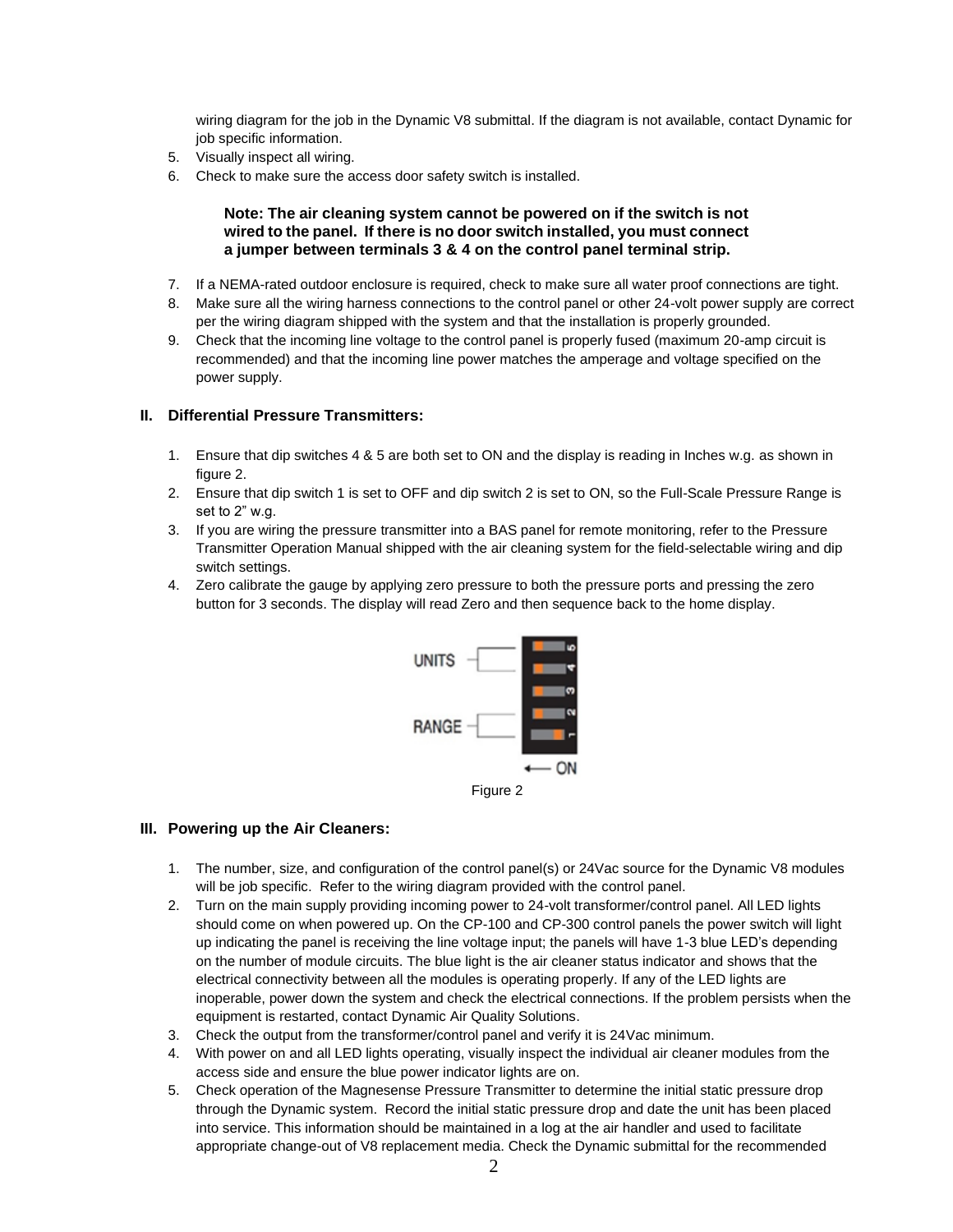final static pressure drop and note it in the log. If this information is not available, contact Dynamic Air Quality Solutions (800) 578-7873.

6. If the system is connected to digital readouts that monitor static pressure drop through the automated building control system, take initial S.P. drop readings mechanically and verify that the digital readouts are calibrated properly.

#### **IV. Troubleshooting:**

- 1. **Power Switch on the control panel is not illuminated:** This is most likely due to a loss of line voltage to the control panel. Check the line voltage input to the panel. Verify the input voltage indicated on the wiring diagram on the inside of the control panel is correct.
- 2. **Blue return indicating light(s) on the control panel is not illuminated and all the blue power indicating lights on the air cleaner modules not illuminated:** Verify that the access door limit switch is connected to the terminal strip (Terminals 3 & 4) and is making contact when the door is closed.
- 3. **Blue power indicator lights on one or more modules are not illuminated:** Check the electrical connections, ensuring that the keys in the male wiring connectors are seated in the slots in the corresponding female connectors.
- 4. **All the blue indicator lights on the modules are lit, but the blue return indicator light(s) on the control panel is not illuminated:** Check the wiring connection between the control panel and the last module in the system. If the blue indicator light(s) still fail to illuminate, check that the 24-volt supply wires (S1, S2, S3) and 24-volt return wires, (R1, R2, R3) are connected to the corresponding terminals on the bottom of the control panel enclosure.
- 5. **Red or Green indicator lights on the modules are flashing slowly:** The red/green lights on the modules indicate the functioning of the high-voltage power supply. The high-voltage power supply has an internal smart chip that will shut down the power supply for several seconds if the current draw increases above a certain threshold. This is a standard feature on high voltage power supplies to prevent a sustained short.

If this condition occurs immediately after a media replacement, it is likely the result of a damp media pad(s) or media pads that have been misaligned or installed backwards.

If this condition occurs during normal operation, the most common cause is moisture; possibly from a leak, entrainment of rain or snow, or a high percentage of outdoor air with very high humidity. Under these circumstances, once the media pad(s) dry out, indicator lights will return to solid "on".

## **V. Maintenance:**

1. Dynamic V8 media pads have an exceptionally long life compared to standard passive filters. Therefore, it is recommended that Dynamic V8 media pads be changed at a pressure drop set point, rather than a specific time interval. Although Dynamic V8 Air Cleaning Systems can withstand pressure drops well over 2.0"w.g., from the standpoint of energy savings, it is recommended that the media be changed when the pressure drop has increased to 0.40" to 0.50"w.g. above the initial static pressure recorded at start up. Dynamic V8 media pads will typically last between 3-5 years in most applications.

## **VI. Media Replacement:**

- 1. Dynamic V8 media pads are directional in terms of airflow. The overall process for changing the media pads is the same for both upstream and downstream orientation, although, the media pads are positioned differently as shown below.
- 2. Prior to any service or maintenance, make sure the air cleaner control panel is switched "off" and the AHU fan is deactivated.
- 3. Wear a dust mask and eye protection.
- 4. Make certain that the replacement media pad size matches the size listed on the control panel and on the individual air cleaner modules.
- 5. Each media pad has one side of the frame that is either **red** or **blue**. For each module, you will need an equal number of replacement media pads with red and blue plastic frames.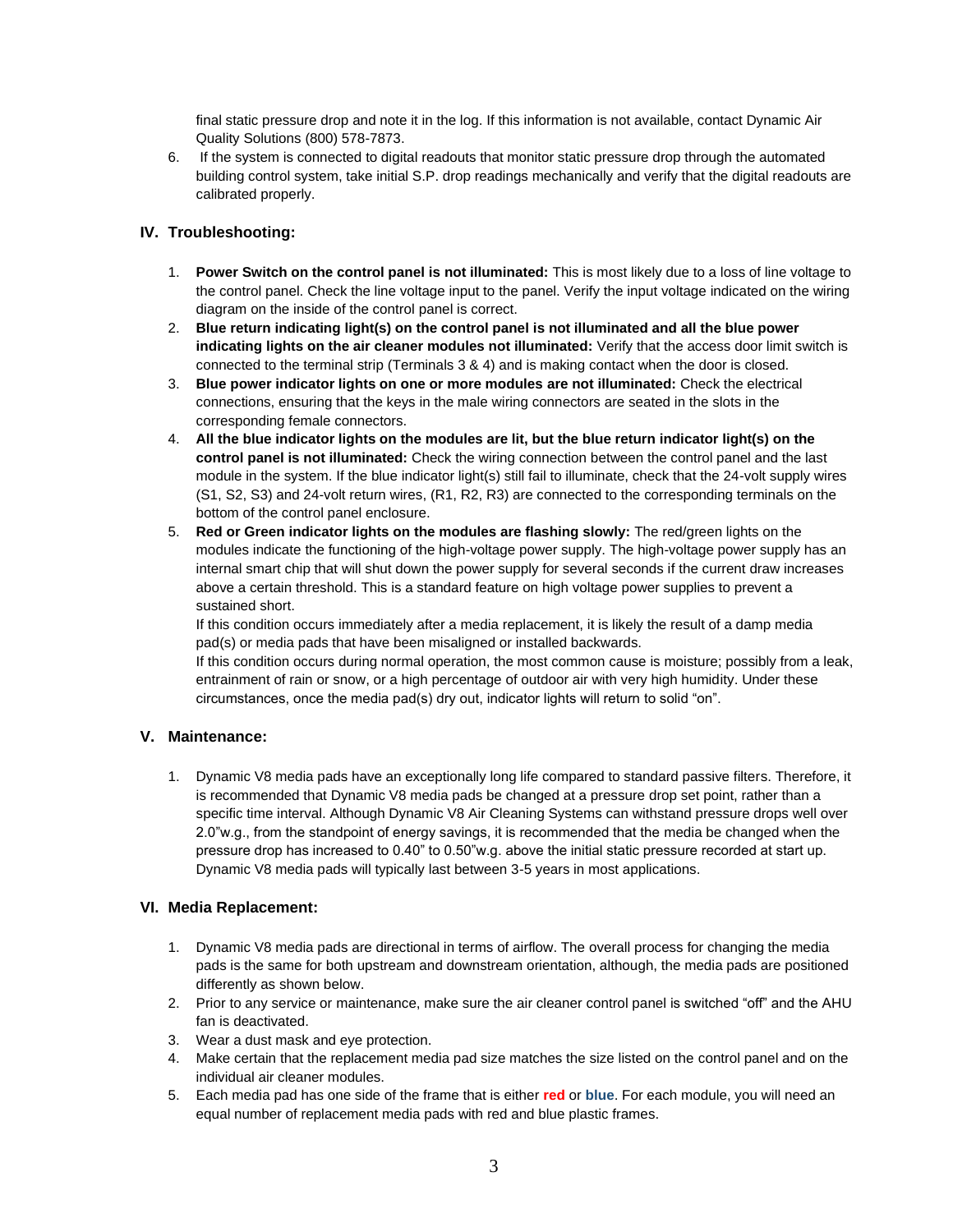- 6. It is generally easier to do one air cleaner module at a time, working your way down a column of modules. Modules consist of four or six Panels arranged in two or three "V"s. The replacement process is easier when both Panels of a "V" are unlatched and free to move.
- 7. Each media pad contains a high-voltage contact disc that must be properly oriented. This is a metallic disc, approximately ½" in diameter, that will contact the high-voltage terminal probe mounted to the stationary screen of the air cleaner when the frames are closed.

Find the link to a brief instructional video "Dynamic V8 Replacement Media Video" can be found in the left margin at *www.DynamicAQS.com/V8*.

- 8. Determine whether the air cleaner modules will be serviced from *upstream* or *downstream*.
- 9. To remove the loaded media pads: Starting at the first module, unlatch and open the aluminum media pad frames and carefully remove the pads. On most models, frames can be partially or completely removed to aid in media pad replacement. On some early models, the movable frame is hinged and attached to the Module. In this case, the media pad must be pulled out by the corners of the frame while working the media pad from side to side.
- 10. **As noted above, when installing new media pads, the orientation of the red and blue side of the frames and the high-voltage contact disc are critical.**
- 11. To install the new media pads: Working one module at a time, insert the bottom media pad into the removable frame. Make certain that the media pad is securely seated in the frame. Slide both the media pad and frame into place. Do the same with the top media pad. Do not close any of the latches until all the media pads have been replaced.

## **Service from Upstream Side**

Bottom media pads will have **red** frames and top media pads will have **blue** frames. The colored side will always face the stationary frame of the module. Install media pads as shown below (Figure 3 & Figure 4).



Figure 3 – Media Pad Orientation - Upstream Service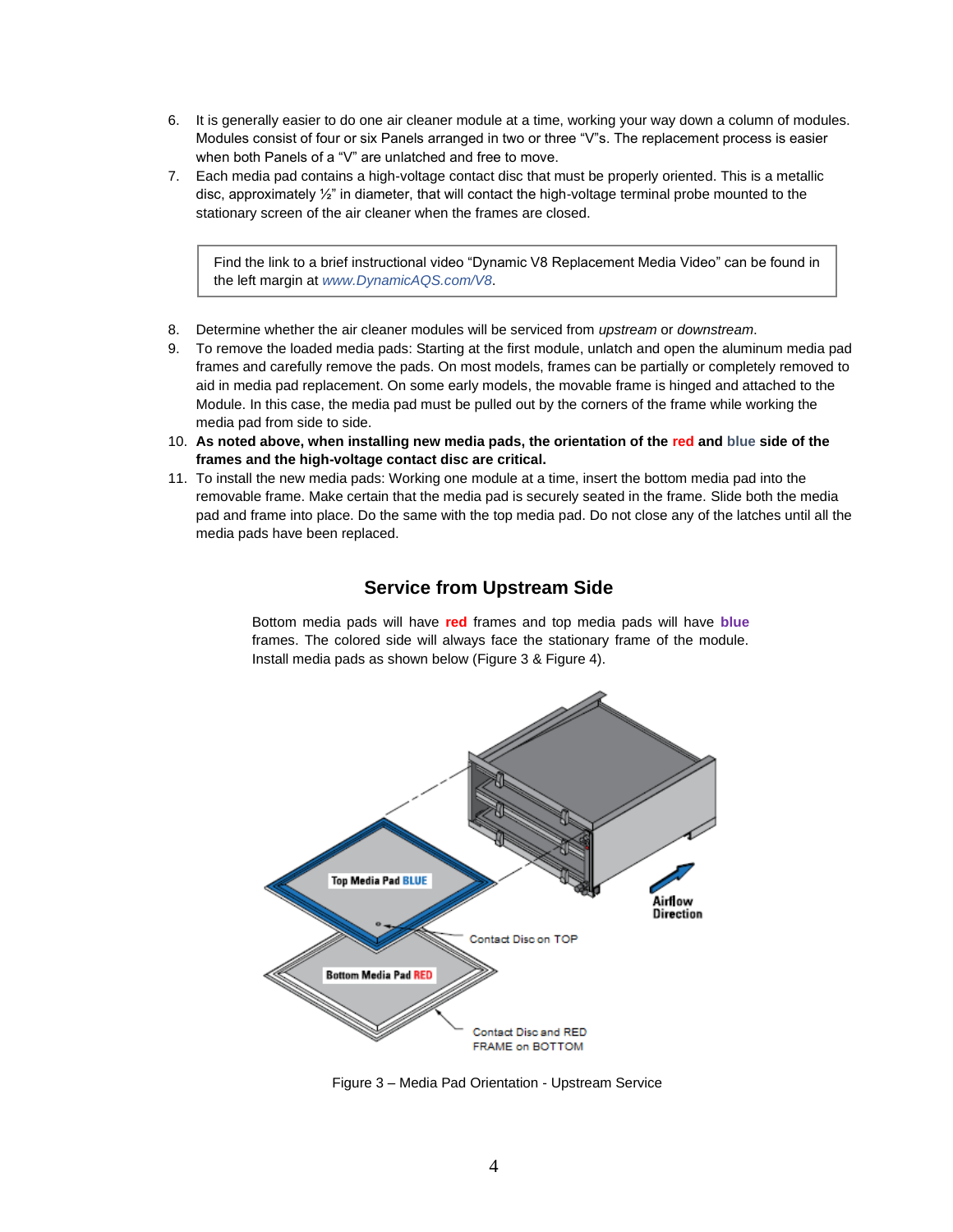

Figure 4 – Side View - Upstream Service

# **Service from Downstream Side**

Bottom media pads will have **blue** frames and top media pads will have **red** frames. The colored side will always face away from the stationary frame of the module. Install media pads as shown below (Figure 5 & Figure 6).



Figure 5- Media Pad Orientation - Downstream Service



Figure 6 – Side View - Downstream Service